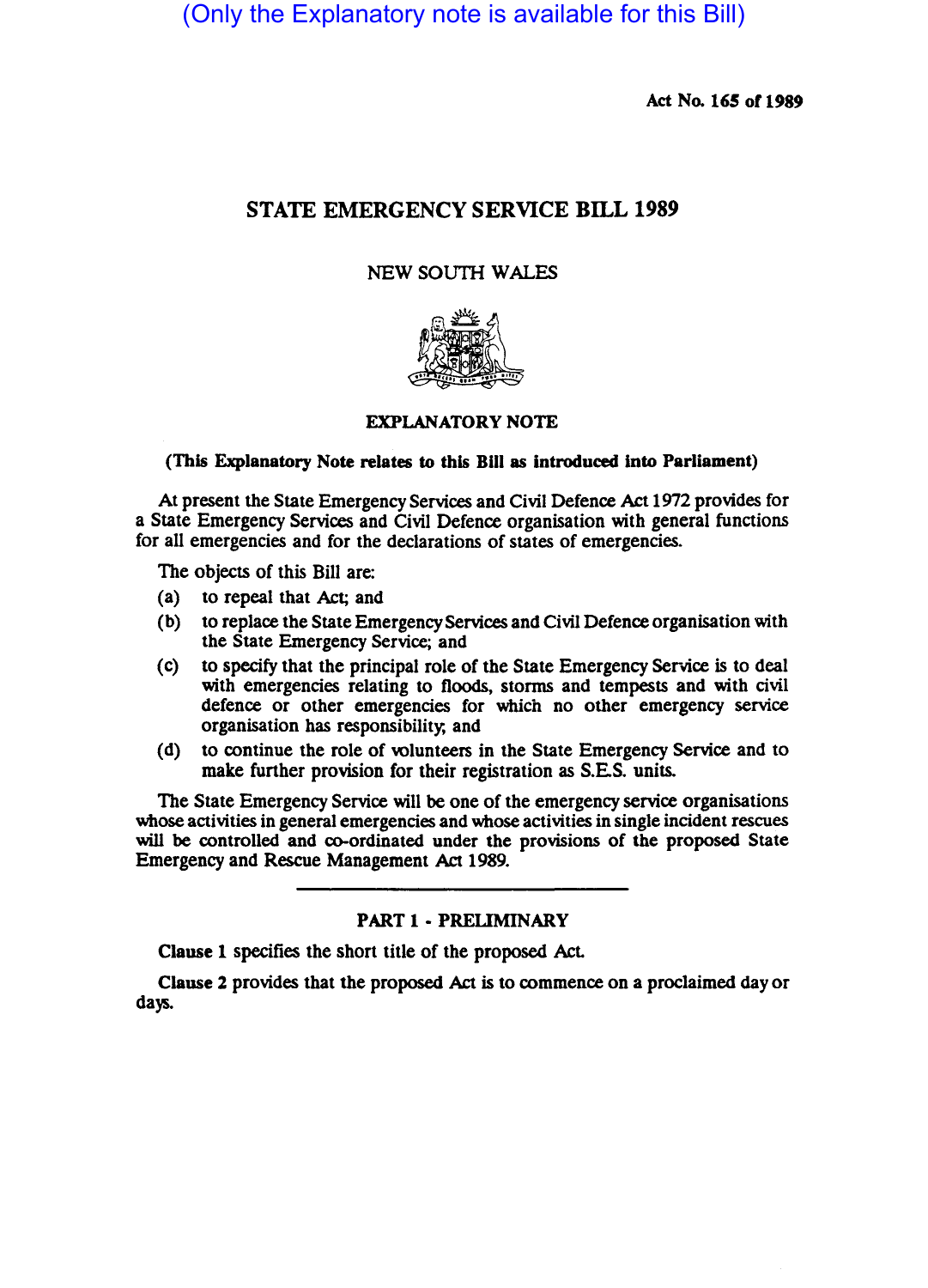Clause 3 defines words and expressions used in the proposed Act.

Clause 4 makes it clear that the proposed Act is not directed at preventing industrial disputes or controlling riots and other civil disturbances.

Clause 5 provides that the proposed Act authorises civil defence measures.

Clause 6 provides that the proposed Act binds the Crown.

#### PART 2· THE STATE EMERGENCY SERVICE

Clause 7 constitutes the State Emergency Service. It is to comprise the Director, Deputy Director and other staff of the service and the members of S.E.S. units.

Clause 8 sets out the functions of the Service. In addition to its principal role in emergencies relating to fioods, storms and tempests and in civil defence or other emergencies for which no other authority has responsibility, the Service may.

- (a) carry out single incident rescue operations by means of S.E.S. units accredited under the proposed State Emergency and Rescue Management Act 1989; and
- (b) assist the police, fire brigades and other emergency service organisations; and
- (c) take part in emergency management arrangements under the proposed State Emergency and Rescue Management Act 1989.

#### PART 3 • THE DIRECTOR AND OTHER STAFF OF THE SERVICE

Clause 9 provides for the appointment of a Director, Deputy Director and other public service staff.

Clause 10 provides that the Service is subject to Ministerial controL

Clause 11 places the Director in charge of the activities of the Service.

Clause 12 requires the Director to make necessary plans and preparations.

Clause 13 enables the Director to delegate the Director's functions.

Clause 14 provides for divisions of the State for the purposes of the proposed Act.

## PART 4 - EMERGENCY OFFICERS AND S.E.S. UNITS

Clause 15 authorises the Director to appoint emergency officers for the purposes of the proposed Act and to arrange for their training.

Clause 16 authorises the Director to appoint division controllers to be responsible for the control and co-ordination of the activities of S.E.S. units in each division.

Clause 17 authorises the Director to appoint local controllers to be responsible for the control and co-ordination of S.E.S. units in each local government area. The council of the area is required to provide necessary facilities.

Clause 18 authorises the Director to register, as an S.E.S. unit, associations of persons formed to deal with emergencies under the proposed Act.